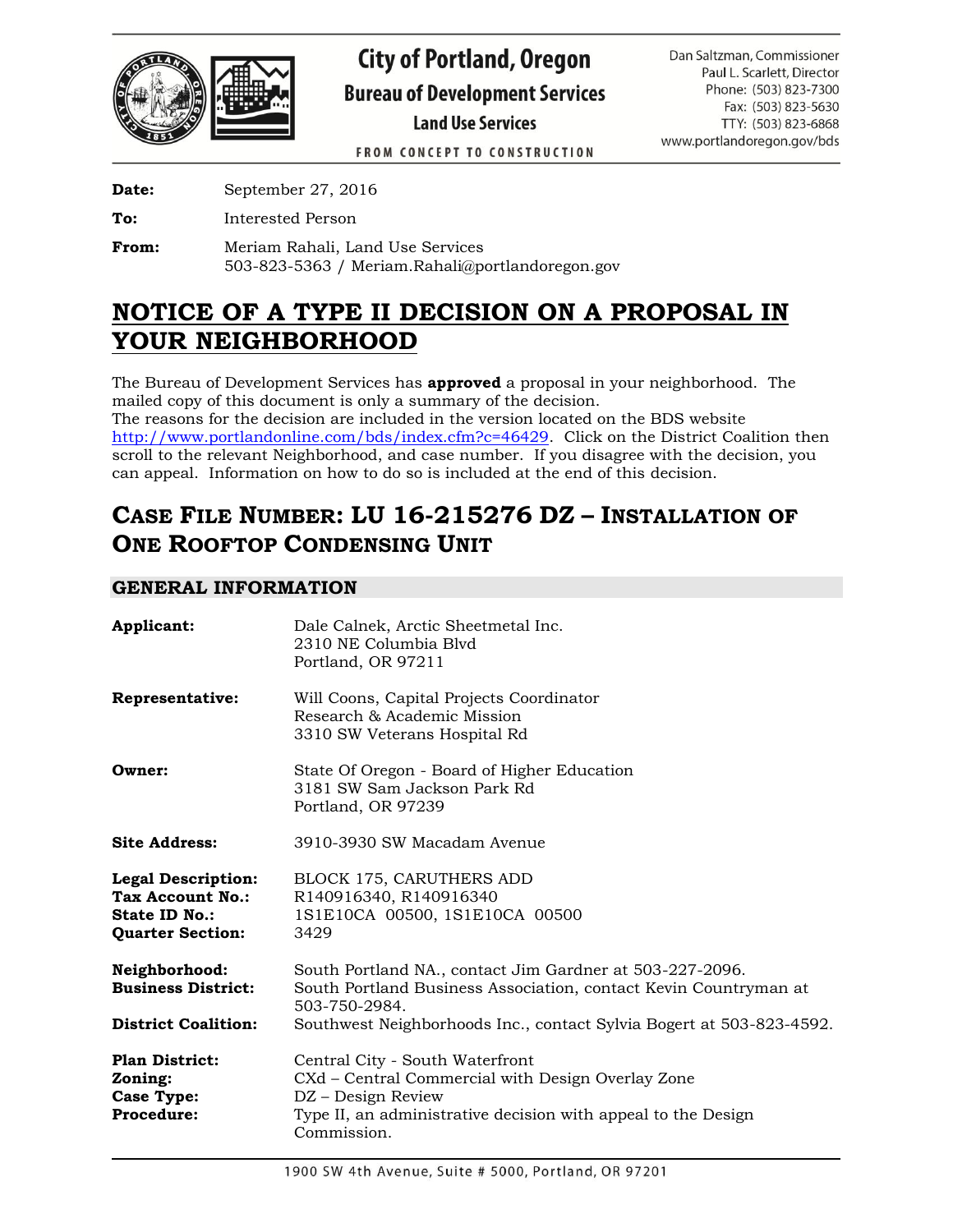# **Proposal:**

The applicant seeks Design Review approval to add a new condensing unit on the rooftop of an existing building in the South Waterfront Subdistrict of the Central City. The proposal includes the following:

 Adding one (1) new condensing unit (#6901 on Roof Plan) with following dimensions: 4'-11" length, 3'-9" width, 4'-2" height, color Grey. This unit is located 121'-8" from the east parapet and 66'-6" from the south parapet.

The project also includes removing three (3) existing HVAC units and replacing them with three (3) new HVAC units of similar or smaller size.

Replacement of mechanical equipment with comparable equipment in a Design Overlay Zone is exempt from Design Review. See Title 33, Portland Zoning Code, Chapter 33.420.045 item B. The replacement of the three HVAC Units is therefore exempt from the Design Review.

If the total number of mechanical units on a roof exceeds eight (8), including both proposed and existing units, Design Review is required. See Title 33, Portland Zoning Code, Chapter 33.420.045 item M. In this proposal, the total number of units including the new condensing unit exceeds eight (8). Therefore, the addition of the New Condensing Unit requires Design Review.

#### **Relevant Approval Criteria:**

In order to be approved, this proposal must comply with the approval criteria of Title 33, Portland Zoning Code. The relevant approval criteria are:

33.825 Design Review

South Waterfront Design Guidelines

**Central City Fundamental Design** Guidelines

# **ANALYSIS**

**Site and Vicinity:** The rooftop condensing unit is proposed on an existing building located within the South Waterfront Subdistrict. South Waterfront Subdistrict is in an area along the Willamette River and south of downtown that has been undergoing large-scale redevelopment. Several apartment buildings and condominiums have been built in the last 10 years. The addition of the Portland Aerial Tram, and a Streetcar line to the area has helped connect the District with the surrounding neighborhoods.

This building occupies an entire block bounded by SW Moody Avenue to the east, SW Thomas Street to the South, SW Macadam Avenue to the west, and SW Abernethy Street to the north. Between SW Gibbs and SW Hamilton, SW Moody Avenue is part of the Moody-Bond couplet, providing the primary north-south access. According to the Transportation Element of the City of Portland's Transportation Plan (TSP), the street designations for SW Moody Avenue are: Traffic Access Street, Major Transit Priority Street, City Bikeway, Central City Transit/Pedestrian Street, and a Local Service Truck Street. It also is a Major Emergency Response Street. It is a one-way southbound for vehicular traffic, a one-way southbound for the streetcar, and a southbound Bus Route. There is a bus stop at the corner of SW Moody Avenue and SW Thomas Street. SW Moody also includes a one-way bike path along the west side and parking on both sides.

The street designations for SW Abernethy and SW Thomas Streets are: Local Service Traffic/ Transit/Bikeway/Walkway/ and Truck Streets with parking on both sides. They are also a Minor Emergency Response Streets. The street designations at this location for SW Macadam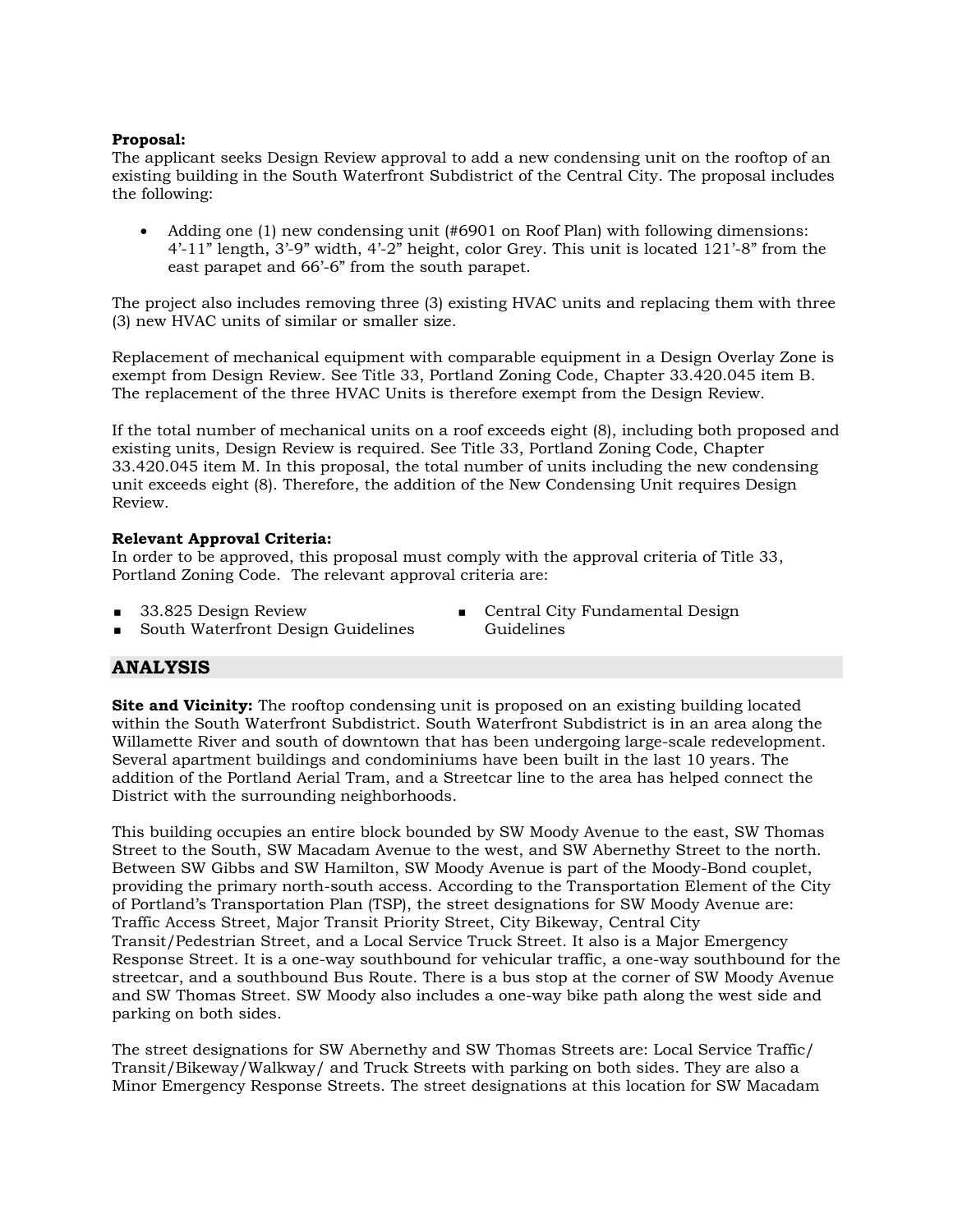Avenue are: Local Service Bikeway, Local Service Walkway, Regional Corridor, Major City Traffic Street, and Major Transit Priority Street.

Also according to the Transportation Element of the TSP, the subject site is located in the North Macadam Pedestrian District. According to the TSP, "Pedestrian Districts are intended to give priority to pedestrian access in areas where high levels of pedestrian activity exist or are planned, including the Central City, Gateway regional center, town centers, and station communities."

## **Zoning:**

**Base Zone:** The Central Commercial (CX) zone is intended to provide for commercial development within Portland's most urban and intense areas. A broad range of uses is allowed to reflect Portland's role as a commercial, cultural and governmental center. Development is intended to be very intense with high building coverage, large buildings, and buildings placed close together. Development is intended to be pedestrian-oriented with a strong emphasis on a safe and attractive streetscape.

**Overlay Zone:** The Design Overlay "d" promotes the conservation and enhancement of areas of the City with special historic, architectural or cultural value. New development and exterior modifications to existing development are subject to design review. This is achieved through the creation of design districts and applying the Design Overlay Zone as part of community planning projects, development of design guidelines for each district, and by requiring design review. In addition, design review ensures that certain types of infill development will be compatible with the neighborhood and enhance the area.

**Land Use History:** City records indicate there are no prior land use reviews for this site.

**Agency Review:** A "Notice of Proposal in Your Neighborhood" was mailed August 26, 2016.

The following eight Bureaus, Divisions and/or Sections responded with no concerns and five of these included comments found in Exhibits E1-E4:

- Source Control Section and Development Services Section of the Bureau of Environmental Services (Exhibit E-1)
- Life Safety Division of the Bureau of Development Services (Exhibit E-2)
- The Fire Bureau (Exhibit E-3)
- Bureau of Transportation Engineering and Development (Exhibit 4)
- Site Development Review Section of the Bureau of Development Services
- Water Bureau
- Watershed Section of the Bureau of Environmental Services

**Neighborhood Review:** A Notice of Proposal in Your Neighborhood was mailed on **August 26, 2016.** No written responses have been received from either the Neighborhood Association or notified property owners in response to the proposal.

# **ZONING CODE APPROVAL CRITERIA**

#### **Chapter 33.825 Design Review**

#### **Section 33.825.010 Purpose of Design Review**

Design review ensures that development conserves and enhances the recognized special design values of a site or area. Design review is used to ensure the conservation, enhancement, and continued vitality of the identified scenic, architectural, and cultural values of each design district or area. Design review ensures that certain types of infill development will be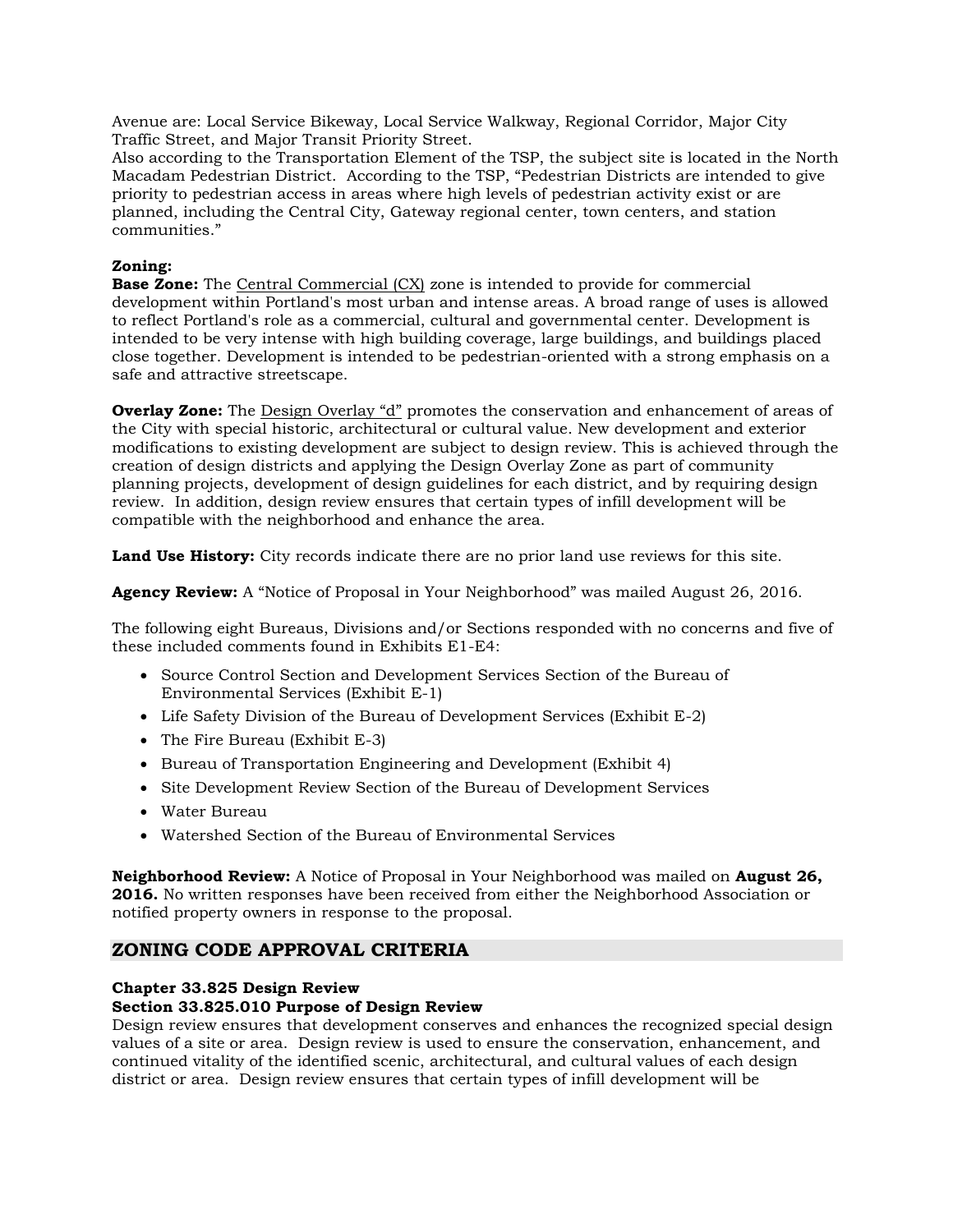compatible with the neighborhood and enhance the area. Design review is also used in certain cases to review public and private projects to ensure that they are of a high design quality.

## **Section 33.825.055 Design Review Approval Criteria**

A design review application will be approved if the review body finds the applicant to have shown that the proposal complies with the design guidelines for the area.

**Findings:** The site is designated with a design (d) overlay zone; therefore the proposal requires Design Review approval. Because of the site's location, the applicable design guidelines are the Central City Fundamental Design Guidelines and South Waterfront District Guidelines.

### **Central City Plan Design Goals**

This set of goals are those developed to guide development throughout the Central City. They apply within all of the Central City policy areas. The nine goals for design review within the Central City are as follows:

- 1. Encourage urban design excellence in the Central City;
- 2. Integrate urban design and preservation of our heritage into the development process;
- 3. Enhance the character of the Central City's districts;
- 4. Promote the development of diversity and areas of special character within the Central City;
- 5. Establish an urban design relationship between the Central City's districts and the Central City as a whole;
- 6. Provide for a pleasant, rich and diverse pedestrian experience for pedestrians;
- 7. Provide for the humanization of the Central City through promotion of the arts;
- 8. Assist in creating a 24-hour Central City which is safe, humane and prosperous;
- 9. Ensure that new development is at a human scale and that it relates to the scale and desired character of its setting and the Central City as a whole**.**

#### **South Waterfront Design Goals**

The South Waterfront Design Guidelines and the Greenway Design Guidelines for the South Waterfront supplement the Central City Fundamental Design Guidelines. These two sets of guidelines add layers of specificity to the fundamentals, addressing design issues unique to South Waterfront and its greenway.

The South Waterfront Design Guidelines apply to all development proposals in South Waterfront within the design overlay zone, identified on zoning maps with the lowercase letter "d". These guidelines primarily focus on the design characteristics of buildings in the area, including those along Macadam Avenue, at the western edge, to those facing the greenway and river.

The Greenway Design Guidelines for the South Waterfront apply to development within the greenway overlay zone, identified on zoning maps with a lowercase "g". These design guidelines focus on the area roughly between the facades of buildings facing the river and the water's edge.

#### **South Waterfront Design Guidelines and Central City Fundamental Design Guidelines:**

The Central City Fundamental Design and the South Waterfront Design Guidelines and the Greenway Design Guidelines for South Waterfront focus on four general categories.

- **Portland Personality,** addresses design issues and elements that reinforce and enhance Portland's character.
- **(B) Pedestrian Emphasis,** addresses design issues and elements that contribute to a successful pedestrian environment.
- **(C) Project Design,** addresses specific building characteristics and their relationships to the public environment.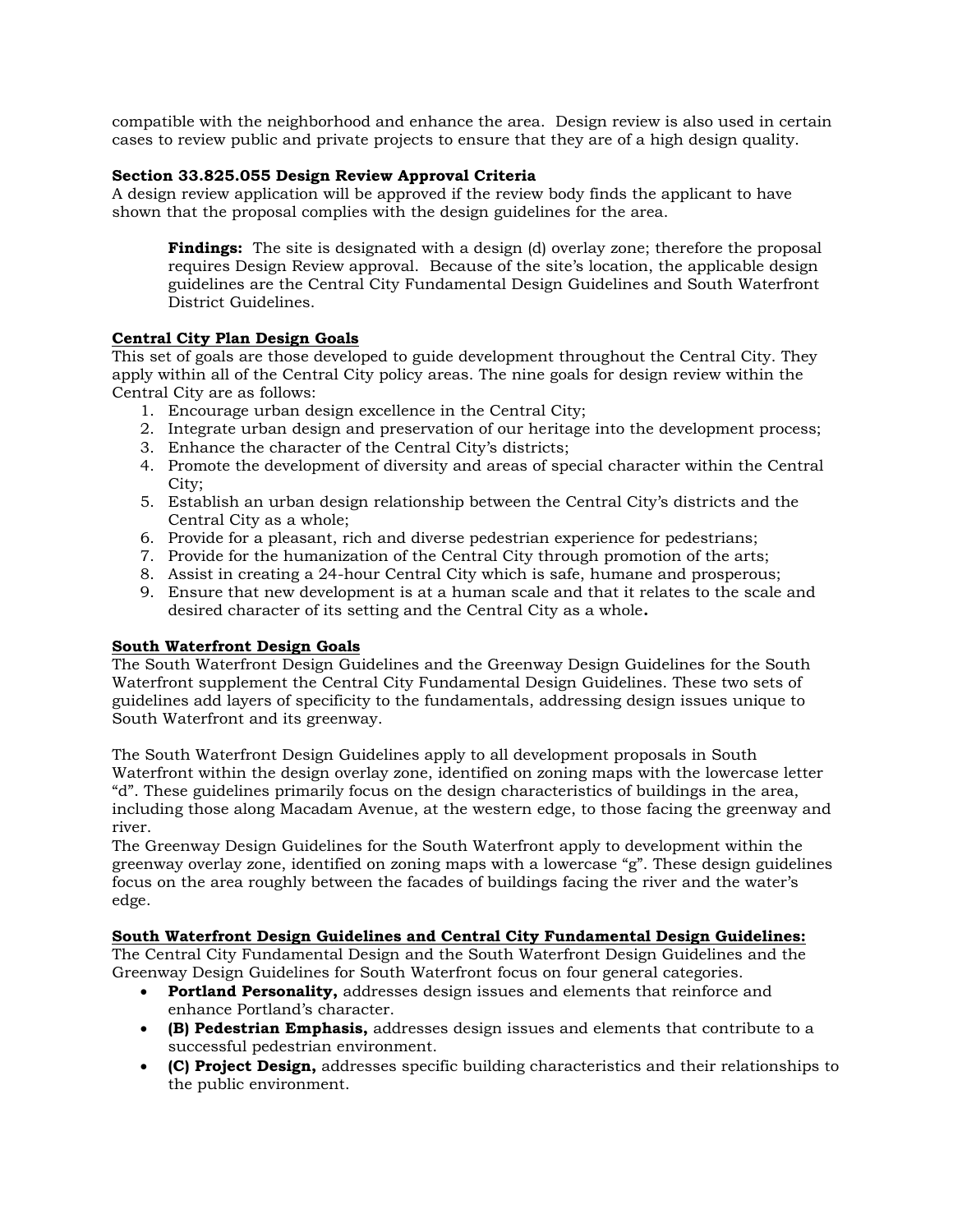**(D) Special Areas,** provides design guidelines for the four special areas of the Central City.

*Staff has considered all guidelines and has addressed only those guidelines considered applicable to this project. The Central City and South Waterfront design guidelines are addressed concurrently.*

# **B2. Protect the Pedestrian.**

Protect the pedestrian environment from vehicular movement. Develop integrated identification, sign, and sidewalk-oriented night-lighting systems that offer safety, interest, and diversity to the pedestrian. Incorporate building equipment, mechanical exhaust routing systems, and/or service areas in a manner that does not detract from the pedestrian environment.

- **C1. Enhance View Opportunities.** Orient windows, entrances, balconies and other building elements to surrounding points of interest and activity. Size and place new buildings to protect existing views and view corridors. Develop building façades that create visual connections to adjacent public spaces.
- **C3. Respect Architectural Integrity.** Respect the original character of an existing building when modifying its exterior. Develop vertical and horizontal additions that are compatible with the existing building, to enhance the overall proposal's architectural integrity.
- **C4. Complement the Context of Existing Buildings.** Complement the context of existing buildings by using and adding to the local design vocabulary.
- **C5. Design for Coherency.** Integrate the different building and design elements including, but not limited to, construction materials, roofs, entrances, as well as window, door, sign, and lighting systems, to achieve a coherent composition.

# **C11. Integrate Roofs and Use Rooftops.**

Integrate roof function, shape, surface materials, and colors with the building's overall design concept. Size and place rooftop mechanical equipment, penthouses, other components, and related screening elements to enhance views of the Central City's skyline, as well as views from other buildings or vantage points. Develop rooftop terraces, gardens, and associated landscaped areas to be effective storm water management tools.

# **Findings for B2, C1, C3, C4, C5, and C11:**

- The proposed Condensing Unit is well integrated on the roof of this existing building. It is 121'-8" from SW Moody Avenue, and 66'-6" from SW Thomas Street. It's location on the roof away from all parapets will also ensure it does not negatively impact the pedestrian environment around this existing building with noise, offensive odor, and/or air movement.
- The small size of the unit; 4'-11" in length, 3'-9" in width, and 4'-2" in height will not impinge on the skyline of South Waterfront District. It's location along SW Macadam Avenue, will also not obstruct views to surrounding buildings.
- The proposed unit will be painted grey to blend in with the color of the rooftop elements and Portland sky.
- The location of the unit on the rooftop away from the parapets will also respect the original character of the existing building.

*These guidelines are therefore met.* 

# **DEVELOPMENT STANDARDS**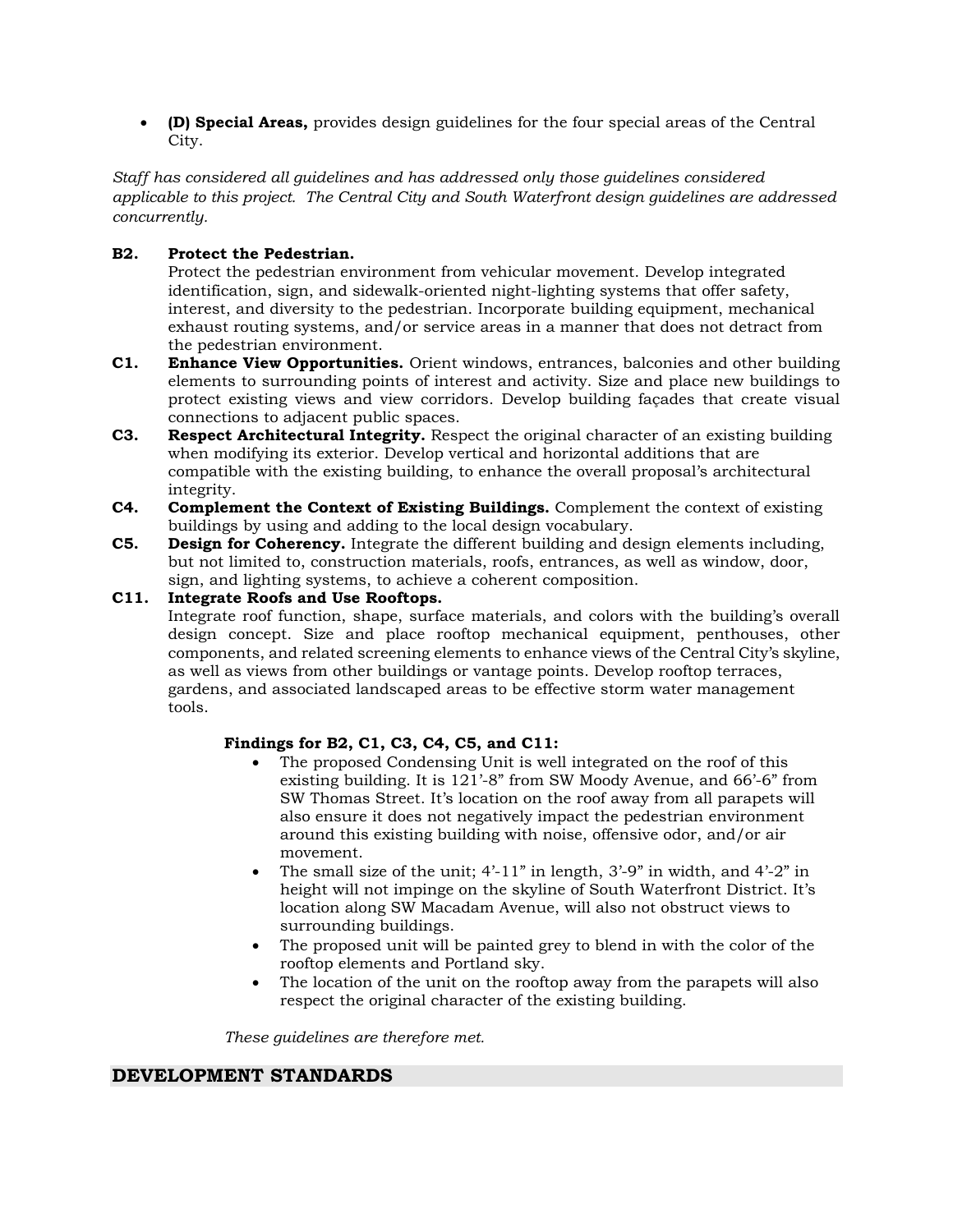Unless specifically required in the approval criteria listed above, this proposal does not have to meet the development standards in order to be approved during this review process. The plans submitted for a building or zoning permit must demonstrate that all development standards of Title 33 can be met, or have received an Adjustment or Modification via a land use review prior to the approval of a building or zoning permit.

# **CONCLUSIONS**

The purpose of the design review process is to promote the conservation, enhancement, and continued vitality of areas of the City with special scenic, architectural, or cultural value. The proposal meets the applicable approval criteria and therefore warrants approval.

Overall, the new condensing unit will be well integrated and will not obstruct views to surrounding buildings. The proposed unit will be painted grey to blend in with the color of the rooftop elements. It's location on the rooftop will not negatively impact the pedestrian environment around this building with noise, offensive odor, and/or air movement.

# **ADMINISTRATIVE DECISION**

Design Review approval to install one condensing unit on the roof of an existing building in the South Waterfront Subdistrict of the Central City Plan District, per the approved roof plan, Exhibits C-1 through C-2, signed and dated 09/23/2016, subject to the following conditions:

A. As part of the building permit application submittal, each of the 4 required site plans and any additional drawings must reflect the information and design approved by this land use review as indicated in Exhibits C.1-C.2. The sheets on which this information appears must be labeled, "Proposal and design as approved in Case File # LU 16-215276 DZ. No field changes allowed."

#### **Staff Planner: Meriam Rahali**

Decision rendered by: **We read that the contract of the Contract of September 23, 2016** By authority of the Director of the Bureau of Development Services

**Decision mailed: September 27, 2016**

**About this Decision.** This land use decision is **not a permit** for development. Permits may be required prior to any work. Contact the Development Services Center at 503-823-7310 for information about permits.

**Procedural Information.** The application for this land use review was submitted on August 2, 2016, and was determined to be complete on August 16, 2016.

*Zoning Code Section 33.700.080* states that Land Use Review applications are reviewed under the regulations in effect at the time the application was submitted, provided that the application is complete at the time of submittal, or complete within 180 days. Therefore this application was reviewed against the Zoning Code in effect on August 2, 2016.

*ORS 227.178* states the City must issue a final decision on Land Use Review applications within 120-days of the application being deemed complete. The 120-day review period may be waived or extended at the request of the applicant. In this case, the applicant did not waive or extend the 120-day review period. Unless further extended by the applicant, **the 120 days will expire on: November 30, 2016.**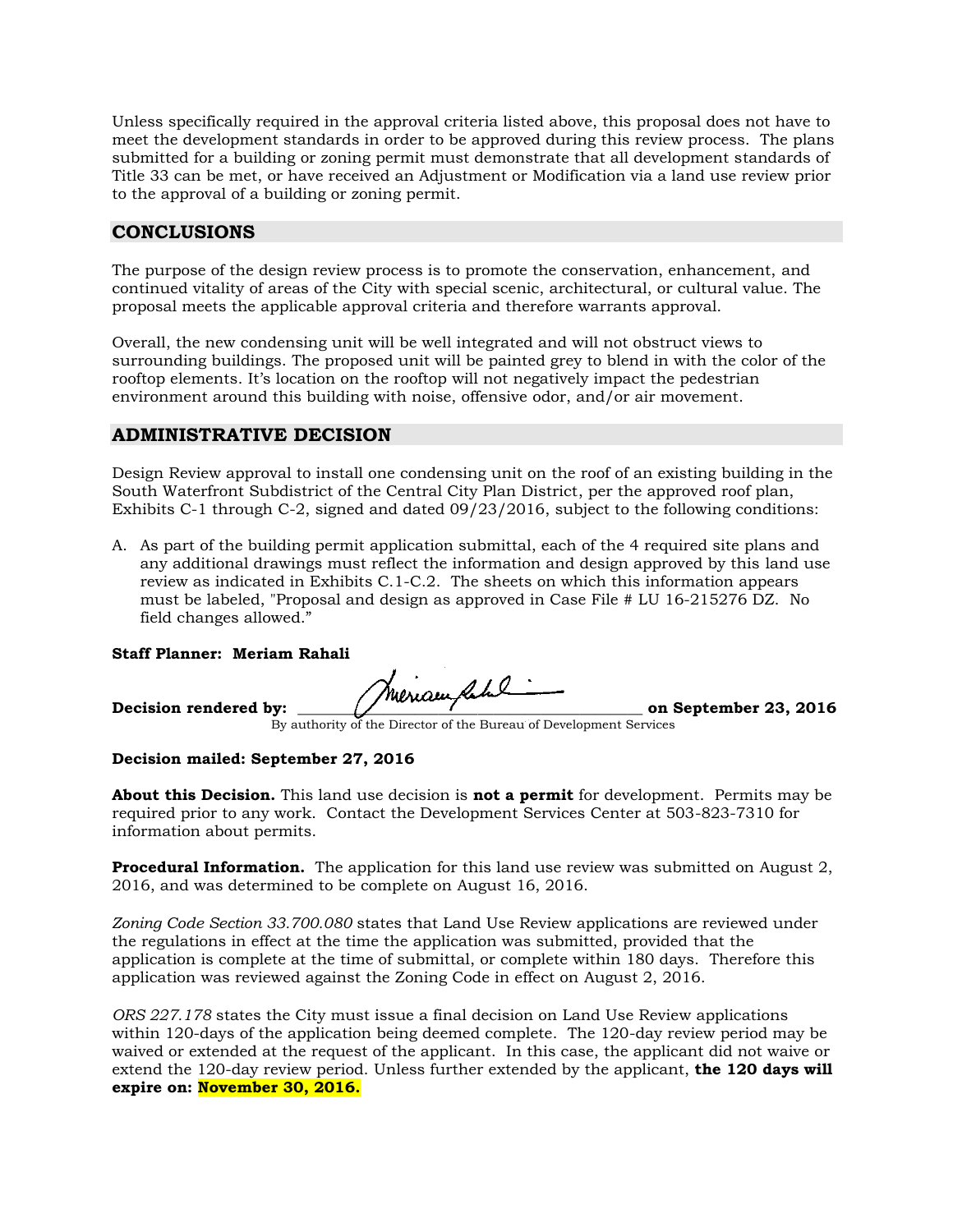#### **Some of the information contained in this report was provided by the applicant.**

As required by Section 33.800.060 of the Portland Zoning Code, the burden of proof is on the applicant to show that the approval criteria are met. The Bureau of Development Services has independently reviewed the information submitted by the applicant and has included this information only where the Bureau of Development Services has determined the information satisfactorily demonstrates compliance with the applicable approval criteria. This report is the decision of the Bureau of Development Services with input from other City and public agencies.

**Conditions of Approval.** If approved, this project may be subject to a number of specific conditions, listed above. Compliance with the applicable conditions of approval must be documented in all related permit applications. Plans and drawings submitted during the permitting process must illustrate how applicable conditions of approval are met. Any project elements that are specifically required by conditions of approval must be shown on the plans, and labeled as such.

These conditions of approval run with the land, unless modified by future land use reviews. As used in the conditions, the term "applicant" includes the applicant for this land use review, any person undertaking development pursuant to this land use review, the proprietor of the use or development approved by this land use review, and the current owner and future owners of the property subject to this land use review.

**Appealing this decision.** This decision may be appealed to the Design Commission, which will hold a public hearing. Appeals must be filed **by 4:30 PM on October 11, 2016** at 1900 SW Fourth Ave. Appeals can be filed at the 5<sup>th</sup> floor reception desk of 1900 SW 4<sup>th</sup> Avenue Monday through Friday between 8:00 am and 4:30 pm. **An appeal fee of \$250 will be charged**. The appeal fee will be refunded if the appellant prevails. There is no fee for ONI recognized organizations appealing a land use decision for property within the organization's boundaries. The vote to appeal must be in accordance with the organization's bylaws. Assistance in filing the appeal and information on fee waivers is available from BDS in the Development Services Center. Please see the appeal form for additional information.

The file and all evidence on this case are available for your review by appointment only. Please call the Request Line at our office, 1900 SW Fourth Avenue, Suite 5000, phone 503-823-7617, to schedule an appointment. I can provide some information over the phone. Copies of all information in the file can be obtained for a fee equal to the cost of services. Additional information about the City of Portland, city bureaus, and a digital copy of the Portland Zoning Code is available on the internet at [www.portlandonline.com.](http://www.ci.portland.or.us/)

**Attending the hearing.** If this decision is appealed, a hearing will be scheduled, and you will be notified of the date and time of the hearing. The decision of the Design Commission is final; any further appeal must be made to the Oregon Land Use Board of Appeals (LUBA) within 21 days of the date of mailing the decision, pursuant to ORS 197.620 and 197.830. Contact LUBA at 775 Summer St NE, Suite 330, Salem, Oregon 97301-1283, or phone 1-503-373-1265 for further information.

Failure to raise an issue by the close of the record at or following the final hearing on this case, in person or by letter, may preclude an appeal to the Land Use Board of Appeals (LUBA) on that issue. Also, if you do not raise an issue with enough specificity to give the Design Commission an opportunity to respond to it, that also may preclude an appeal to LUBA on that issue.

#### **Recording the final decision.**

If this Land Use Review is approved the final decision must be recorded with the Multnomah County Recorder. A few days prior to the last day to appeal, the City will mail instructions to the applicant for recording the documents associated with their final land use decision.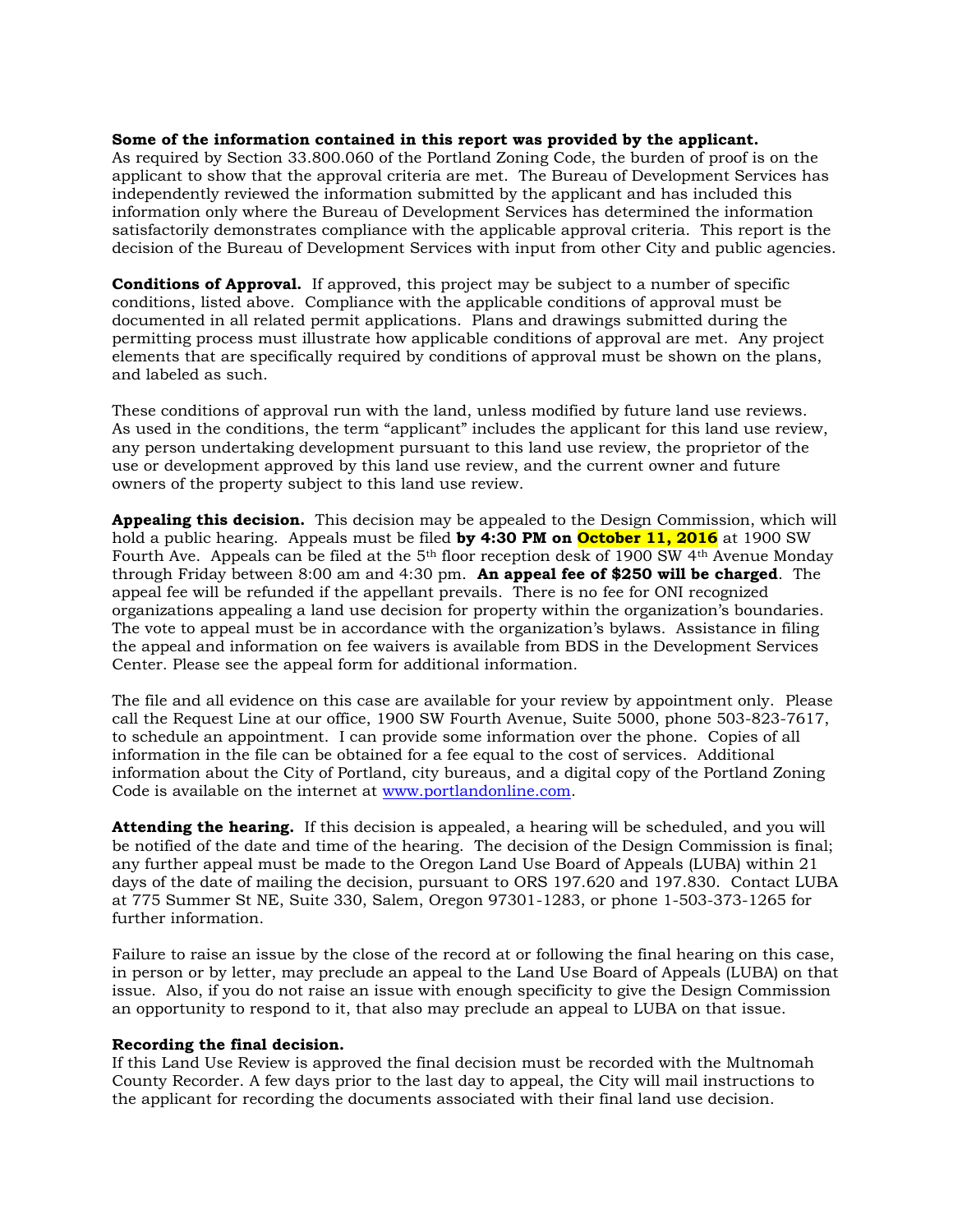- *Unless appealed,* The final decision may be recorded on or after **October 12, 2016**
- A building or zoning permit will be issued only after the final decision is recorded.

The applicant, builder, or a representative may record the final decision as follows:

- By Mail: Send the two recording sheets (sent in separate mailing) and the final Land Use Review decision with a check made payable to the Multnomah County Recorder to: Multnomah County Recorder, P.O. Box 5007, Portland OR 97208. The recording fee is identified on the recording sheet. Please include a self-addressed, stamped envelope.
- In Person: Bring the two recording sheets (sent in separate mailing) and the final Land Use Review decision with a check made payable to the Multnomah County Recorder to the County Recorder's office located at 501 SE Hawthorne Boulevard, #158, Portland OR 97214. The recording fee is identified on the recording sheet.

For further information on recording, please call the County Recorder at 503-988-3034 For further information on your recording documents please call the Bureau of Development Services Land Use Services Division at 503-823-0625.

**Expiration of this approval.** An approval expires three years from the date the final decision is rendered unless a building permit has been issued, or the approved activity has begun.

Where a site has received approval for multiple developments, and a building permit is not issued for all of the approved development within three years of the date of the final decision, a new land use review will be required before a permit will be issued for the remaining development, subject to the Zoning Code in effect at that time.

**Applying for your permits.** A building permit, occupancy permit, or development permit may be required before carrying out an approved project. At the time they apply for a permit, permittees must demonstrate compliance with:

- All conditions imposed herein;
- All applicable development standards, unless specifically exempted as part of this land use review;
- All requirements of the building code; and
- All provisions of the Municipal Code of the City of Portland, and all other applicable ordinances, provisions and regulations of the City.

#### **EXHIBITS**

# NOT ATTACHED UNLESS INDICATED

- A. Applicant's
	- A.1 Description and Narrative
	- A.2 Mechanical Units Specifications (exempt from Design Review)
	- A.3 Building Photos
- B. Zoning Map (attached)
- C. Plans/Drawings:
	- 1. Site/Roof Plan (attached)
	- 2. Condensing Unit Specifications
- D. Notification information:
	- 1. Mailing list
	- 2. Mailed notice
- E. Agency Responses: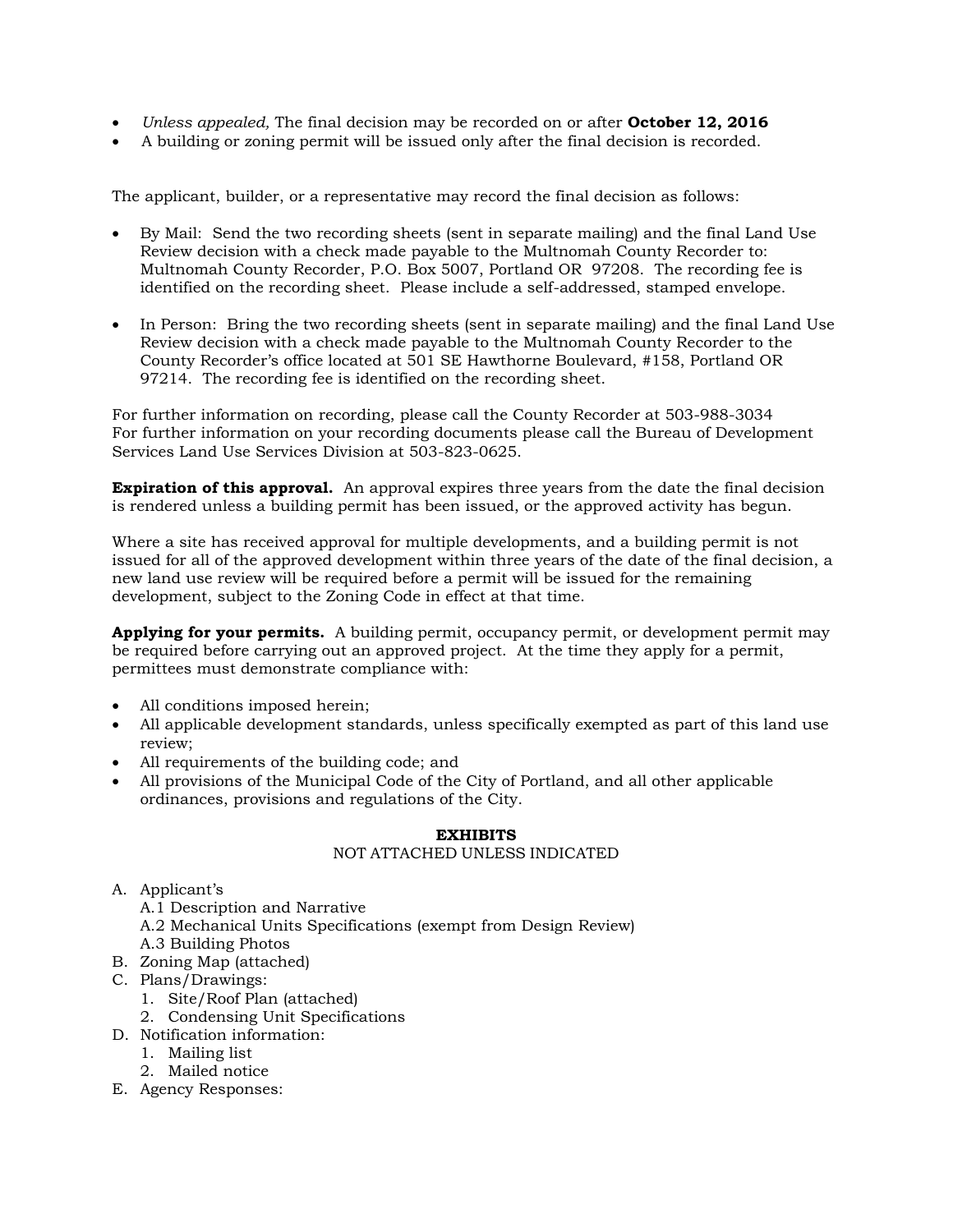- 1. Source Control Section and Development Services Section of the Bureau of Environmental Services
- 2. Life Safety Division of Bureau of Development Services
- 3. The Fire Bureau
- 4. Bureau of Transportation Engineering and Development
- F. Correspondence: None received
- G. Other:
	- 1. Original Land Use Application

**The Bureau of Development Services is committed to providing equal access to information and hearings. Please notify us no less than five business days prior to the event if you need special accommodations. Call 503-823-7300 (TTY 503-823-6868).**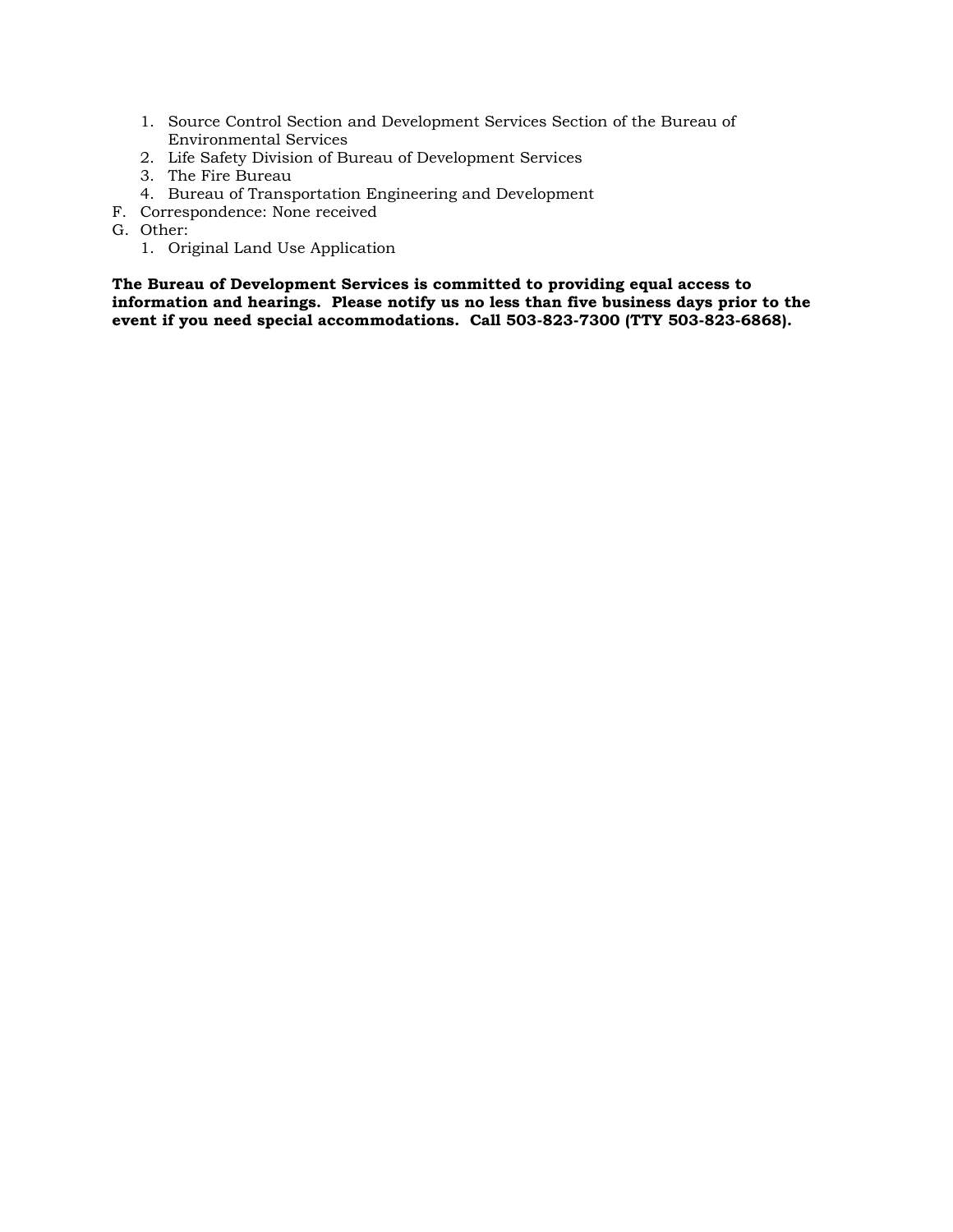